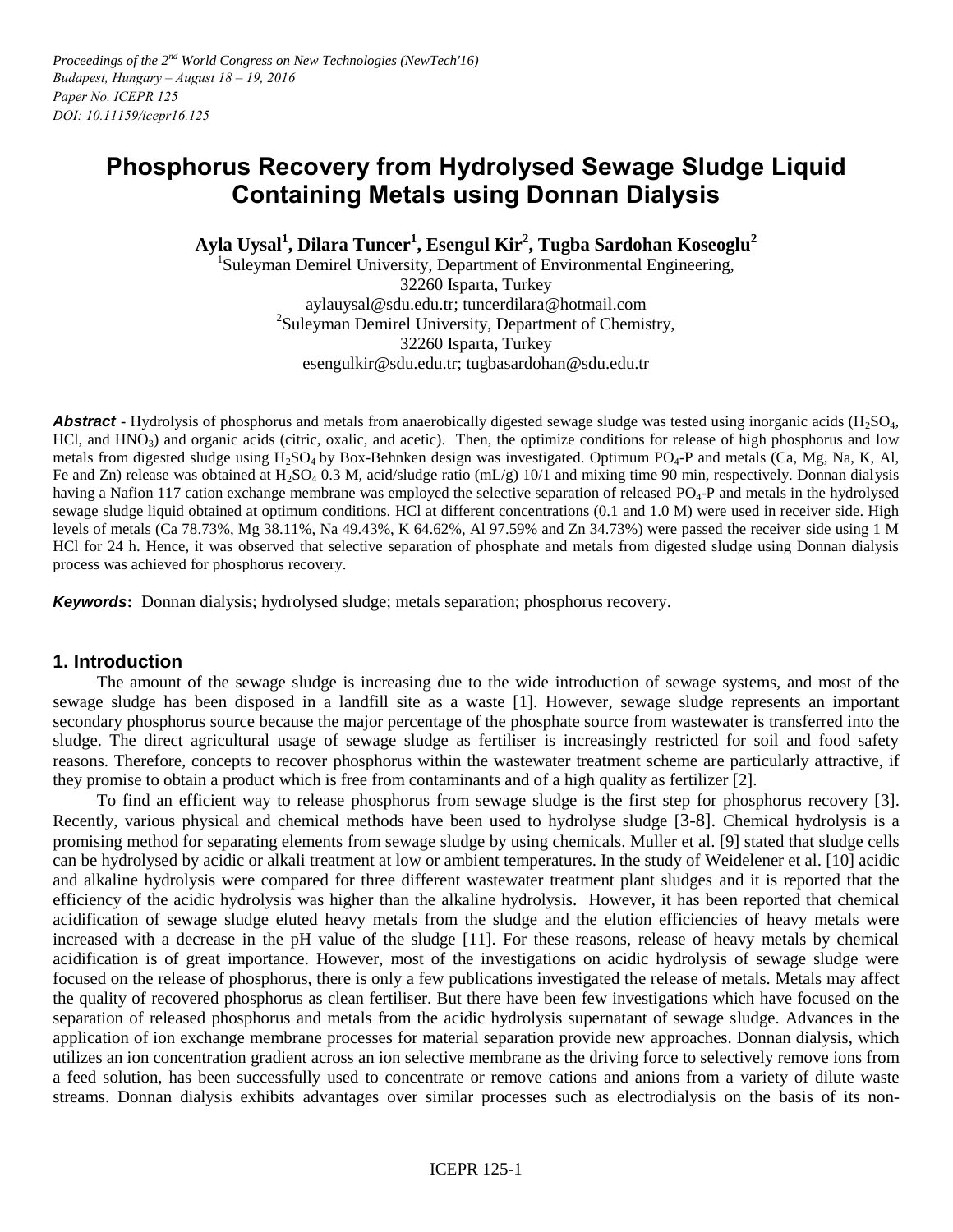susceptibility to membrane fouling, ease of operation, cost effectiveness, and energy savings [12]. Also, this process is used for recovery of valuable ions and removal of undesired ions from water and wastewater [13]. However, applications of Donnan dialysis to recover ions from slurries or waste streams with high solids content are extremely limited.

 This study had three goals: The first goal was investigate the characteristics of sewage sludge hydrolysis that resulted from inorganic acids (H2SO4, HCl, and HNO3) and organic acids (citric, oxalic, and acetic) at different molar concentrations. These characteristics would first be evaluated in terms of the release of phosphorus and metals. The second goal was to investigate the optimization conditions for release of high phosphorus and low metals from digested sludge using determined appropriate chemical by Box-Behnken design. The third goal was to investigate the selective separation of released phosphorus and metals in the hydrolysed liquid obtained at optimum conditions using Donnan dialysis.

# **2. Materials and Methods**

## **2.1. Anaerobically Digested Sewage Sludge**

 The digested sewage sludge used in this study was obtained from anaerobic digester effluent of a wastewater treatment plant with an anaerobic/anoxic/aerobic (A/A/O) process located in Antalya, Turkey. The sludge samples were oven dried at  $103\pm2$  °C for 42 h, then finely grounded and sieved to 1 mm mesh size. These samples were used for metals, nutrients measurements and hydrolysis experiments. The main characteristics of the anaerobically digested sewage sludge were as follows: pH 8.03, total solid (TS) 3%, total volatile solid (TVS) 2.90%, total chemical oxygen demand (TCOD) 32800±1555.63 mg/L, soluble chemical oxygen demand (SCOD) 823±26.87 mg/L, total nitrogen (TN) 4.19%, and total phosphorus (TP) 2.00%. Metals concentrations in the anaerobically digested sewage sludge are shown in Table 1. The digested sludge contains a high concentration of Ca, Mg, K, Na, Al, Fe, Zn and Cu. However, the digested sludge had low concentrations of Cr, Pb and Ni. Cd and Hg concentrations were below the detection limit.

| <b>Element</b> | Concentration (mg/kg) |
|----------------|-----------------------|
| Ca             | 83380±112.1           |
| Mg             | $10620 \pm 18.0$      |
| K              | $11560 \pm 19.7$      |
| Na             | 11280±21.2            |
| Al             | $6831 \pm 10.2$       |
| Fe             | $6140 \pm 11.2$       |
| Zn             | $10960 \pm 30.5$      |
| Cu             | $9171 + 9.35$         |
| Cr             | $70.42 \pm 0.16$      |
| Pb             | $487.4 \pm 6.28$      |
| Ni             | $363.3 \pm 3.48$      |
| C <sub>d</sub> | a                     |
| Hg             | a                     |

Table 1: Elemental composition of the anaerobically digested sewage sludge.

<sup>a</sup> Below detection limit.

### **2.2. Hydrolysis Experiments**

The hydrolysis with inorganic acids  $(H_2SO_4, HCl, and HNO_3)$  and organic acids (citric, oxalic, and acetic) was performed using solutions of various concentrations (0.1, 0.5 and 1.0 M) at a liquid (ml)/solid (g) ratio of 10/1. Hydrolysis was performed using a Biosan, MSH-300i magnetic stirrer (250 rpm) at a constant room temperature for 1 h. In the Box-Behnken design applied, the hydrolysis with  $H_2SO_4$  was performed with different acid concentrations and different liquid/solid ratios and different reaction times in order to find the optimum combination in terms of phosphorus and metals release. After reaction time in all hydrolysis tests, the samples were centrifuged at 8000 rpm for 10 min to precipitate the sludge samples. The supernatant was filtered through 0.45 μm membrane filter, and the concentration of phosphorus and metals in the solution was analysed.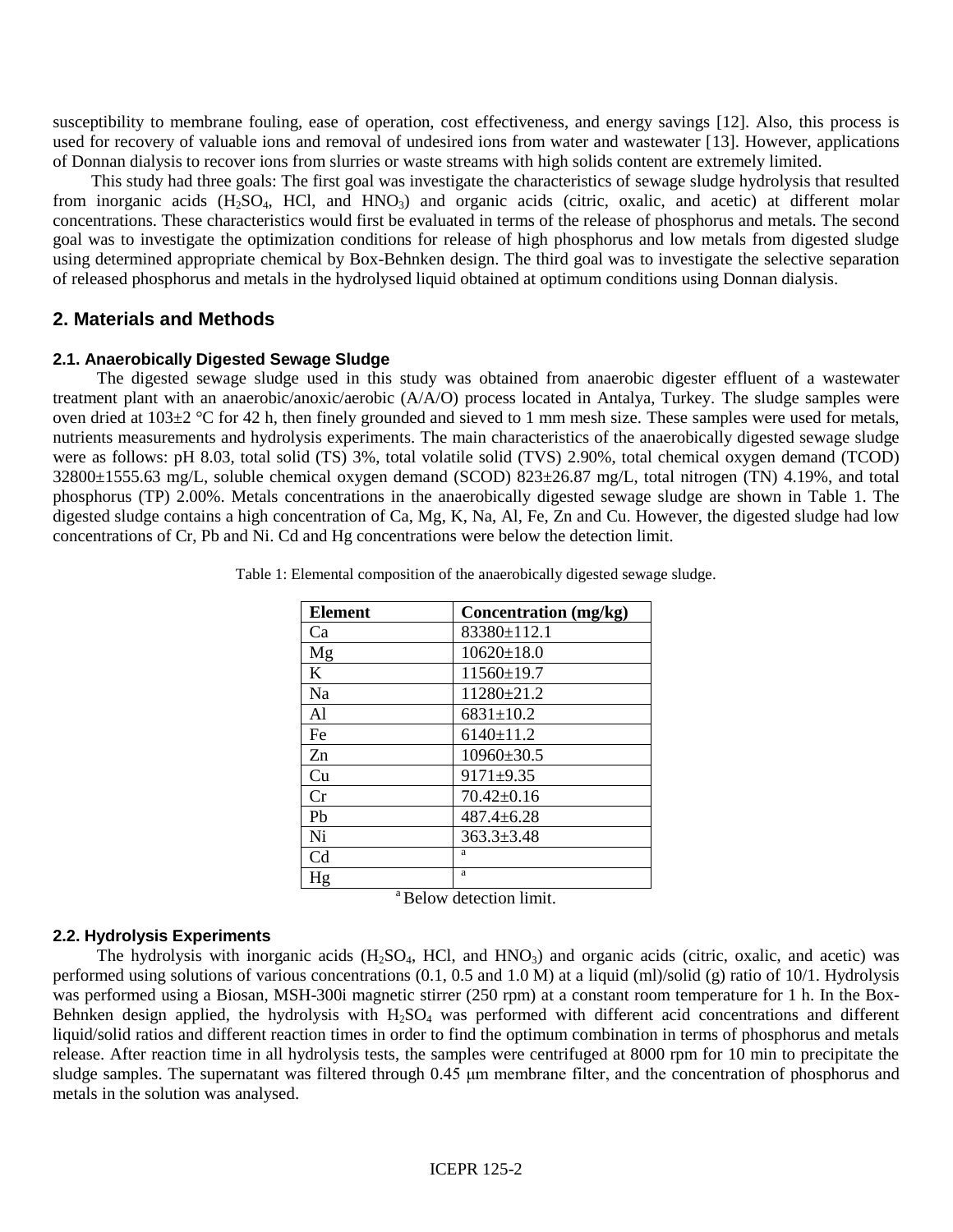### **2.3. Box-Behnken Design and Statistical Analysis**

 Box-Behnken, a spherical and revolving design, has been applied in optimisation of chemical and physical processes because of its reasoning design and excellent outcomes. The Box-Behnken design was specifically selected since it requires fewer runs than a central composite design in cases of three or four variables.

Box-Behnken design was used to determine the effects of parameters, such as  $H_2SO_4$  concentration (M), acid/sludge ratio (mL/g) and reaction time (min) on phosphorus and metals release from sewage sludge by hydrolysis. Factors and levels investigated in hydrolysis tests are shown in Table 2. Three factor and three-level Box-Behnken design was used. Experimental levels used for the three factors were coded as –1, 0 and 1.

| Code        | <b>Factor (Variable)</b>    |     | Level |      |  |  |  |
|-------------|-----------------------------|-----|-------|------|--|--|--|
|             |                             |     |       |      |  |  |  |
|             | $H_2SO_4$ concentration (M) | 0.3 |       | 0.7  |  |  |  |
| $X_2$       | Acid/sludge ratio $(mL/g)$  |     | 10/1  | 15/1 |  |  |  |
| $\Lambda$ 3 | Reaction time (min)         | 30  | 60    | 90   |  |  |  |

Table 2: Factors and levels investigated in hydrolysis tests.

 Analysis of variance (ANOVA) was used to analyse the results with Minitab 16 software. MINITAB 16 software was used for regression and graphical analyses of the data. The significance of independent variables and their interactions were tested by means of ANOVA. It was considered that results with less than 95% confidence interval ( $P > 0.05$ ) were not statistically significant for the model. According to the MINITAB 16 software, each of the response could be fitted by a predictive polynomial quadratic model, as shown in Equation (1):

$$
Y = a_0 + a_1 x_1 + a_2 x_2 + a_3 x_3 + a_{12} x_1 x_2 + a_{13} x_1 x_3 + a_{23} x_2 x_3 + a_{11} x_1^2 + a_{22} x_2^2 + a_{33} x_3^2
$$
 (1)

Here, *Y* is release of phosphorus or metals (mg/L);  $x_1$ ,  $x_2$ ,  $x_3$  are coded non-dimensional factors for H<sub>2</sub>SO<sub>4</sub> concentration, acid/sludge ratio and reaction time, respectively;  $a_0$  is the constant term;  $a_1$ ,  $a_2$ ,  $a_3$  are linear effect terms;  $a_{12}$ ,  $a_{13}$ ,  $a_{23}$ ,  $a_{24}$  are interaction effect terms; and  $a_{11}$ ,  $a_{22}$ ,  $a_{33}$  are quadric terms.

#### **2.4. Donnan Dialysis Experiments**

Donnan dialysis experiments were carried out using a laboratory cell consisting of two detachable compartments made of Teflon. The volume of each cell was 140 mL and it was mixed. Nafion 117 (DuPont) cation exchange membrane samples were treated with distilled water at 40 °C for 1 h, then, immerse in 1 M HCl for 1 h, washed with distilled water and treated with 1 M NaOH for 1 h. Membrane discs were finally immersed in 1 M HCl solution 24 h to transform the membrane samples to hydrogen form. The area of the exposed membrane was  $23.75 \text{ cm}^2$ .

Donnan dialysis experiments were performed with the hydrolysed sludge obtained optimum conditions using  $H_2SO_4$ by Box-Behnken design, with the hydrolysed sludge liquid (110 mL) placed on the feed side and HCl (0.1 and 1 M; 110 mL) on the receiver side. In the first series of experiments for 24 h, HCl concentration in the receiver side was 0.1 M. HCl concentration in the receiver side was increased to 1M in the second series of experiments for 24 h. In both instances, samples were collected as before at specific time intervals from both the feed and receiver sides of the Donnan cell to phosphorus and metals composition.

#### **2.5. Analytical Methods**

 TS, TVS, TN and TP were conducted by the procedure described in the Standard Methods [14]. TCOD and SCOD were determined by the Hach reactor digestion method. PO<sub>4</sub>-P was determined using the Hach ascorbic acid method. In order to analyse total metal content, 1.0 g of sludge sample was weighed and applied microwave digestion using nitric acid and hydrochloric acid. Ca, Mg, K, Na, Al, Fe, Zn, Cu, Cr, Pb, Ni, Cd and Hg were measured using inductively coupled plasma (ICPOES) (Perkin Elmer, DV2100) after acidic microwave digestion. SCOD, PO<sub>4</sub>-P, and metals contents were determined by filtering the sample through 0.45 μm membrane filters. The pH values of digested sludge were measured using 1:5 water extraction mechanically stirred for 3 h and subsequent determination with Hanna HI 221 pH meter.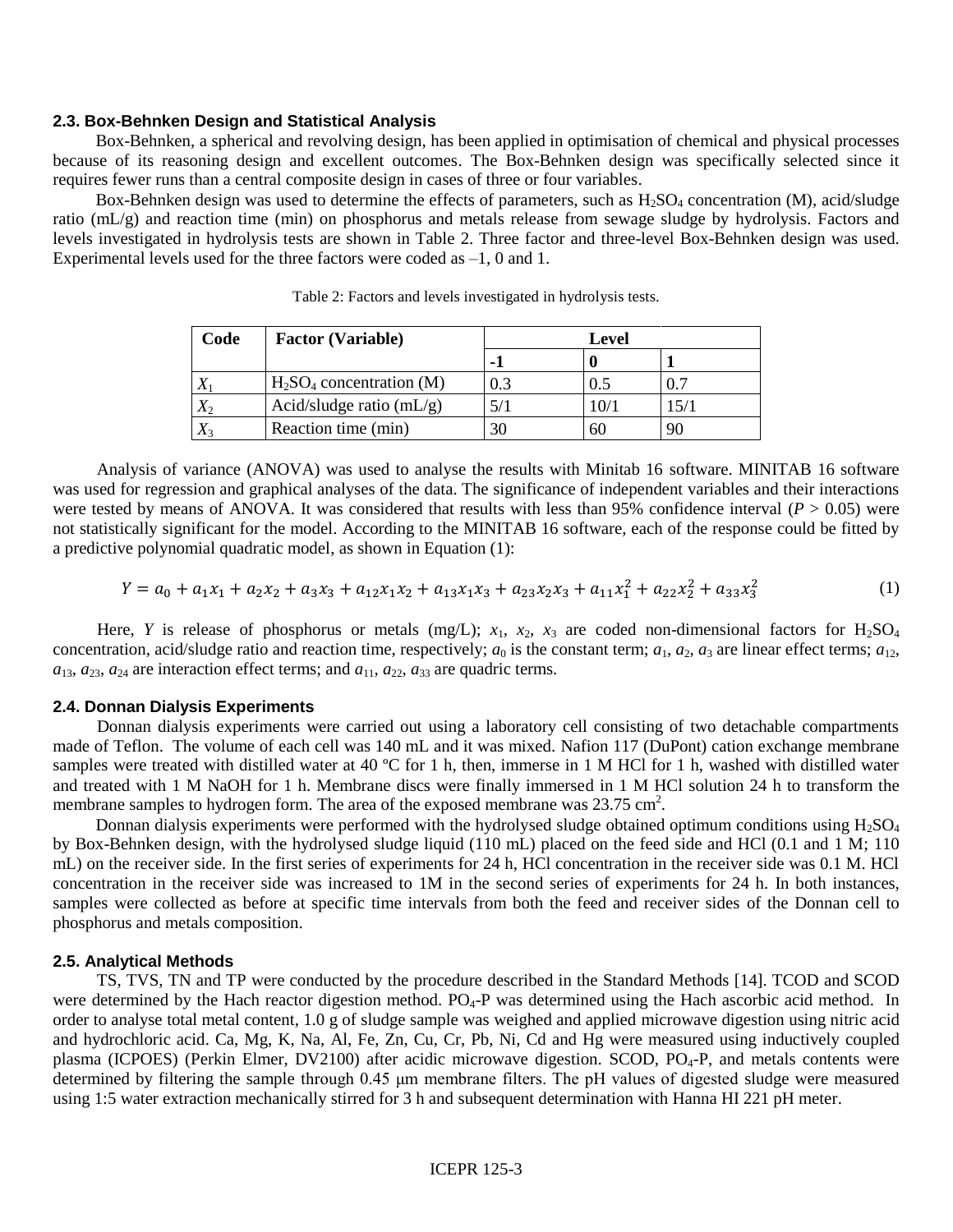## **3. Result and Discussion**

### **3.1. Effects of Inorganic Acids and Organic Acids on Release of Phosphorus and Metals from Digested Sludge by Hydrolysis**

 Phosphorus hydrolysis is closely related to sludge pH, especially, phosphorus is hydrolysed more rapid when pH decreases to 2.0 and below [15]. In Table 3, the results of the released phosphorus and metals in digested sludge using inorganic and organic acids are presented. The all acids applications were efficient for the release of phosphorus. In all hydrolysis tests, Ca, Mg, Na, K, Al, Fe and Zn were released together with the phosphorus while Cr, Pb, Cu and Ni had a lower release. The release of phosphorus and metals increased with an increasing acids concentration.

 Phosphorus recovery through struvite crystallization is technically and economically feasible [8]. Struvite crystallization is affected by the presence of metals, such as Ca, K, Na, and Al. Phosphorus can precipitate as metal phosphate by reacting with metals during the struvite crystallization  $[16]$ . In this study, HCl,  $HNO<sub>3</sub>$ , citric and acetic acids applications were the efficient for releasing Ca. Therefore, when  $0.5$  M  $H<sub>2</sub>SO<sub>4</sub>$  as inorganic acid and  $0.5$  M oxalic acid as organic acid were applied, release of high phosphorus and low metals were achieved. In this paper, results for optimization conditions for release of phosphorus and metals were given inorganic acid using  $H_2SO_4$ .

## **3.2. Optimization of Conditions for Release of High Phosphorus and Low Metals using H2SO<sup>4</sup> by Box-Behnken design**

 Box-Behnken design was employed to optimize high phosphorus and low metals release from digested sludge using H2SO<sup>4</sup> by hydrolysis. Table 4 shows experimental conditions and release of phosphate and metals from digested sludge of three factors (H2SO4 concentration, acid/sludge ratio and reaction time) in Box-Behnken design. The release of Cr, Pb, Cu and Ni in the hydrolysed liquid was not determined as they were already in trace concentrations in the hydrolysed liquid that resulted from inorganic acids and organic acids (Table 3).

The second-order polynomial model for the  $PO_4$ -P release was regressed by considering only the significant terms, as shown in Equation (2):

$$
Y_p = 1402,78 - 721,56x_2 + 241,56x_2^2 \tag{1}
$$

Results showed that first-degree linear term (acid/sludge ratio  $(x_2)$ ) and quadratic term  $(x_2^2)$  were more significant than the interaction effects (Equation 2). The regression model was statistically significant for release of phosphate  $(R<sup>2</sup><sub>P</sub>=$ 0.9511). Acid/sludge ratio had significant effects on the release of phosphate.

The regression models were statistically significant for release of Mg, K, Al, Fe and Zn ( $R^2$ <sub>Mg</sub> = 0.9727,  $R^2$ <sub>K</sub> = 0.9746,  $R^2$ <sub>Al</sub> = 0.8334,  $R^2$ <sub>Fe</sub> = 0.8771,  $R^2$ <sub>Zn</sub> = 0.8919). H<sub>2</sub>SO<sub>4</sub> concentration had positive effect on the release of Fe, Zn and Al. Similarly, Zaleckas et al. [17] reported that the heavy metal extraction efficiency increased with an increasing solution concentration. On the other hand, acid/sludge ratio had negative effect on the release of Fe, Zn and Al. Also, acid/sludge ratio had negative effect for release of Mg and K.

 The composition of the sludge residue affects the hydrolysis results and thus, the recovery. The optimal situation for phosphorus recovery is to obtain a high release of phosphorus, and a low release of metals that later on can give rise to separation problems [5]. Optimum  $PO_4$ -P and metals (Ca, Mg, Na, K, Al, Fe and Zn) release was obtained at  $H_2SO_4$  0.3 M, acid/sludge ratio (mL/g)  $10/1$  and reaction time 90 min (test no. 7), respectively. In this test conditions, release of PO<sub>4</sub>-P was 1412.50 mg/L.

## **3.3. Evaluating the Selective Separation of Released Phosphorus and Metals from Hydrolysed Sludge Liquid by Donnan Dialysis**

 After the acidic hydrolysis, Donnan dialysis having a Nafion 117 cation exchange membrane for 24 h was employed the selective separation of released  $PO_4$ -P and metals in the hydrolysed sludge liquid obtained at optimum conditions using  $H<sub>2</sub>SO<sub>4</sub>$ . In the Donnan dialysis process,  $H<sup>+</sup>$  ions provided the driving force in the transport mechanism in which metal ions need to be separated using  $H^+$  ions. Transport was driven by the pH differences between both sides. These pH changes show the exchange of H<sup>+</sup> ions with metal ions in the feed side. In this study, HCl solutions at different concentrations (0.1) and 1.0 M) were used in the receiver side. The separation of metals is increased with increasing the HCl concentration in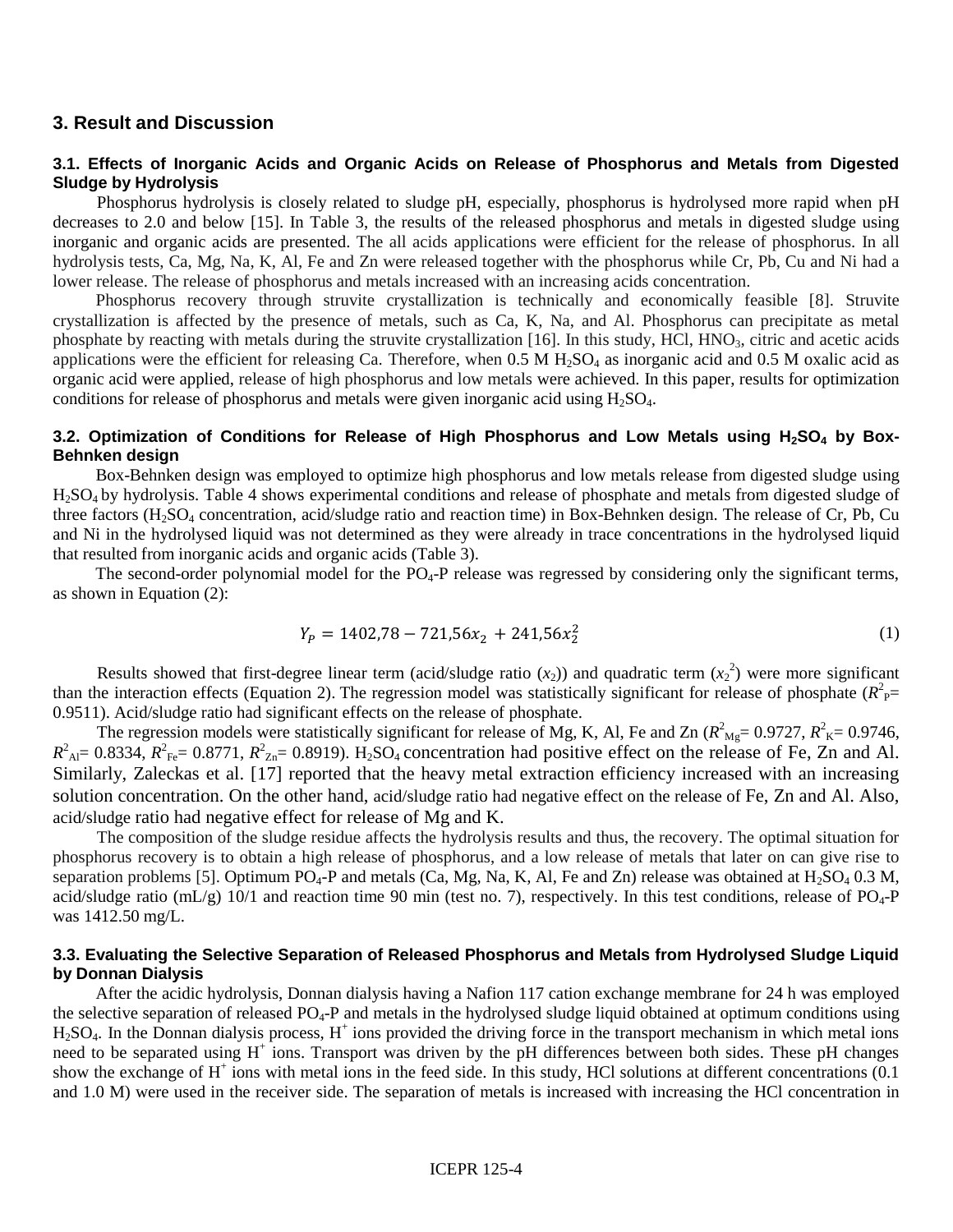the receiver side (Fig. 1). The time dependence of recovery factor (RF) values of metals in the receiver side using 1 M HCl are shown in Figure 2. Major fractions of the metals (Ca 78.73%, Mg 38.11%, Na 49.43%, K 64.62%, Al 97.59% and Zn 34.73%) from the hydrolysed sludge liquid were separated in the receiver side using 1 M HCl (Fig. 2). However, only 2.12% PO<sub>4</sub>-P was removed from the feed to receiver side in this test conditions (data not shown). In this situation, it was observed that selective separation of phosphate and metals from hydrolysed sewage sludge liquid placed on the feed side using Donnan dialysis process was achieved for phosphorus recovery.

| Acid             | Concentration<br>(M) | $\mathbf{P}$<br>(mg/L) | Ca<br>(mg/L) | Mg<br>(mg/L) | <b>Na</b><br>(mg/L) | $\mathbf K$<br>(mg/L) | Al<br>(mg/L) | Fe<br>(mg/L) | Zn<br>(mg/L) | Cr<br>(mg/L) | Pb<br>(mg/L) | Cu<br>(mg/L) | Ni<br>(mg/L) |
|------------------|----------------------|------------------------|--------------|--------------|---------------------|-----------------------|--------------|--------------|--------------|--------------|--------------|--------------|--------------|
| $H_2SO_4$        | 0.1                  | 787.80                 | 1139.00      | 453.40       | 558.30              | 522.80                | 4.55         | 13.25        | 2.90         | 0.12         | $\mathbf b$  | 0.11         | 0.34         |
|                  | 0.5                  | 1547.80                | 604.40       | 693.80       | 574.60              | 610.20                | 274.10       | 314.45       | 94.45        | 2.38         | 3.33         | 0.65         | 0.94         |
|                  | 1                    | 1667.20                | 590.90       | 682.40       | 552.20              | 587.30                | 276.45       | 320.80       | 98.60        | 2.54         | 3.18         | 3.75         | 1.40         |
| HCl              | 0.1                  | 370.80                 | 1670.00      | 347.70       | 570.20              | 547.20                | 2.20         | 4.35         | 2.15         | 0.03         | $\mathbf b$  | 0.06         | 0.16         |
|                  | 0.5                  | 1613.20                | 8481.00      | 653.10       | 565.70              | 601.90                | 179.95       | 204.00       | 44.60        | 0.82         | 1.29         | 0.23         | 0.40         |
|                  |                      | 1858.20                | 9399.00      | 701.20       | 599.00              | 632.10                | 280.50       | 313.35       | 89.35        | 1.69         | 10.93        | 1.54         | 0.82         |
| HNO <sub>3</sub> | 0.1                  | 413.00                 | 1509.00      | 324.60       | 527.20              | 492.10                | 1.85         | 3.30         | 1.30         | 0.04         | $\mathbf b$  | 0.09         | 0.20         |
|                  | 0.5                  | 1859.60                | 9900.00      | 771.60       | 662.00              | 696.00                | 191.70       | 244.25       | 55.30        | 0.99         | 1.18         | 0.10         | 0.44         |
|                  |                      | 1950.00                | 9707.00      | 755.20       | 622.40              | 660.90                | 298.35       | 316.25       | 97.85        | 1.14         | 6.52         | 1.26         | 0.53         |
|                  | 0.1                  | 1232.80                | 5037.00      | 470.60       | 492.10              | 477.30                | 128.10       | 99.55        | 15.50        | 0.72         | 0.45         | 0.16         | 0.36         |
| <b>Citric</b>    | 0.5                  | 1675.00                | 8225.00      | 563.00       | 514.90              | 518.90                | 199.65       | 225.20       | 28.70        | 1.34         | 0.18         | 0.13         | 0.37         |
|                  | 1                    | 1931.60                | 9640.00      | 652.50       | 589.50              | 606.30                | 241.85       | 275.80       | 38.65        | 1.35         | 1.93         | 0.12         | 0.38         |
|                  | 0.1                  | 419.20                 | 1113.00      | 318.70       | 496.50              | 449.50                | 0.80         | 2.70         | 1.50         | 0.06         | $\mathbf b$  | 0.13         | 0.39         |
| Acetic           | 0.5                  | 954.60                 | 4619.00      | 546.60       | 588.60              | 543.90                | 2.85         | 12.30        | 4.75         | 0.16         | $\mathbf b$  | 0.08         | 0.46         |
|                  |                      | 1201.20                | 6960.00      | 664.10       | 667.30              | 632.10                | 5.45         | 32.80        | 11.75        | 0.30         | $\mathbf b$  | 0.18         | 0.66         |
| Oxalic           | 0.1                  | 869.40                 | 170.40       | 285.00       | 459.40              | 404.40                | 4.20         | 7.20         | 2.20         | 0.16         | $\mathbf b$  | 0.14         | 0.39         |
|                  | 0.5                  | 1628.40                | 7.09         | 635.30       | 500.10              | 538.80                | 214.15       | 241.05       | 29.60        | 1.47         | $\mathbf b$  | b            | 0.35         |
|                  | 1                    | 1596.60                | 14.04        | 603.30       | 492.00              | 76.56                 | 219.30       | 247.90       | 25.75        | 2.50         | $\rm b$      | 0.08         | 0.51         |

Table 3: Release of phosphorus and metals using various inorganic and organic acids<sup>a</sup>.

<sup>a</sup> Release of phosphorus and metals depicts the mean concentrations of the duplicate analysis. **b**Below detection limit.



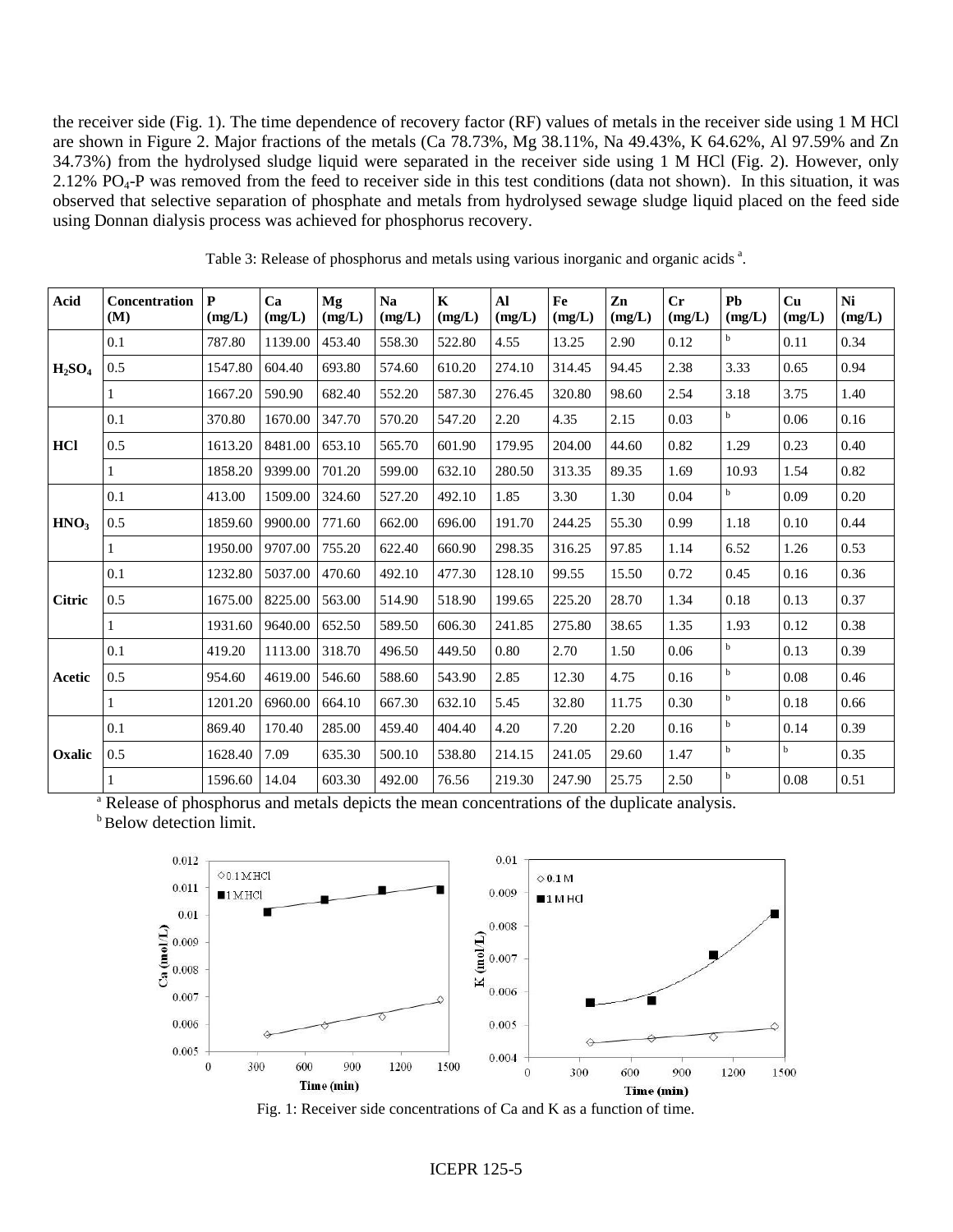| <b>Test No</b> | $X_1$<br>(H <sub>2</sub> SO <sub>4</sub><br>M | $X_2$<br>(Acid/sludge<br>ratio, $mL/g$ ) | $X_3$<br>(Reaction<br>time, min) | $PO4-P$<br><b>Release</b><br>(mg/L) | Ca<br><b>Release</b><br>(mg/L) | Mg<br><b>Release</b><br>(mg/L) | <b>Na</b><br><b>Release</b><br>(mg/L) | $\mathbf K$<br><b>Release</b><br>(mg/L) | $\mathbf{A}$<br><b>Release</b><br>(mg/L) | Fe<br><b>Release</b><br>(mg/L) | Zn<br><b>Release</b><br>(mg/L) |
|----------------|-----------------------------------------------|------------------------------------------|----------------------------------|-------------------------------------|--------------------------------|--------------------------------|---------------------------------------|-----------------------------------------|------------------------------------------|--------------------------------|--------------------------------|
| $\mathbf{1}$   | 0.3                                           | 5/1                                      | 60                               | 1933.33                             | 1393.00                        | 990.20                         | 1024.00                               | 890.70                                  | 12.89                                    | 75.61                          | 17.44                          |
| $\sqrt{2}$     | 0.7                                           | 5/1                                      | 60                               | 2175.00                             | 513.60                         | 1293.00                        | 1008.00                               | 1021.00                                 | 518.70                                   | 678.20                         | 168.90                         |
| 3              | 0.3                                           | 15/1                                     | 60                               | 924.07                              | 583.30                         | 462.10                         | 372.90                                | 388.60                                  | 188.90                                   | 238.60                         | 61.84                          |
| $\overline{4}$ | 0.7                                           | 15/1                                     | 60                               | 950.00                              | 631.50                         | 439.20                         | 349.50                                | 361.10                                  | 194.50                                   | 266.60                         | 67.53                          |
| 5              | 0.3                                           | 10/1                                     | 30                               | 1345.83                             | 707.80                         | 680.10                         | 588.90                                | 622.50                                  | 247.70                                   | 291.20                         | 68.81                          |
| 6              | 0.7                                           | 10/1                                     | 30                               | 1410.42                             | 617.00                         | 652.50                         | 528.20                                | 571.10                                  | 281.10                                   | 379.30                         | 95.01                          |
| $\overline{7}$ | 0.3                                           | 10/1                                     | 90                               | 1412.50                             | 548.90                         | 696.60                         | 560.10                                | 575.90                                  | 248.40                                   | 326.80                         | 81.53                          |
| 8              | 0.7                                           | 10/1                                     | 90                               | 1422.92                             | 589.20                         | 697.00                         | 527.90                                | 547.90                                  | 300.00                                   | 415.50                         | 104.8                          |
| 9              | 0.5                                           | 5/1                                      | 30                               | 2466.67                             | 550.60                         | 1302.00                        | 1060.00                               | 1042.00                                 | 398.10                                   | 503.10                         | 114.5                          |
| 10             | 0.5                                           | 15/1                                     | 30                               | 872.92                              | 672.30                         | 468.00                         | 365.50                                | 375.40                                  | 192.70                                   | 256.40                         | 64.42                          |
| 11             | 0.5                                           | 5/1                                      | 90                               | 2894.44                             | 645.80                         | 1501.00                        | 1209.00                               | 1203.00                                 | 439.20                                   | 619.10                         | 148.9                          |
| 12             | 0.5                                           | 15/1                                     | 90                               | 950.00                              | 704.60                         | 501.70                         | 385.70                                | 402.30                                  | 213.20                                   | 291.70                         | 76.52                          |
| 13             | 0.5                                           | 10/1                                     | 60                               | 1408.33                             | 670.80                         | 718.10                         | 570.60                                | 593.00                                  | 297.30                                   | 410.80                         | 105.50                         |
| 14             | 0.5                                           | 10/1                                     | 60                               | 1412.50                             | 616.30                         | 758.90                         | 591.30                                | 618.70                                  | 319.90                                   | 435.00                         | 114.60                         |
| 15             | 0.5                                           | 10/1                                     | 60                               | 1387.50                             | 603.40                         | 722.90                         | 563.40                                | 584.10                                  | 298.90                                   | 415.10                         | 107.40                         |

Table 4: Release of phosphate and metals from digested sludge using  $H_2SO_4$  by Box-Behnken design<sup>a</sup>.

<sup>a</sup> Release of phosphate and metals depicts the mean concentrations of the duplicate analysis.



Fig. 2: RF values of metals in the receiver side as a function of time.

# **4. Conclusion**

 In the hydrolysis process, acid/sludge ratio had significant effects on the release of phosphate from digested sludge. Ca, Mg, Na, K, Al, Fe and Zn were hydrolysed as well as phosphate. Increasing the HCl concentration from 0.1 to 1 M in the Donnan dialysis process, separation of metals from feed side to receiver side increased. High levels of metals (Ca 78.73%, Mg 38.11%, Na 49.43%, K 64.62%, Al 97.59% and Zn 34.73%) were passed the receiver phase using 1 M HCl. Ca, K, Al, and Na ions were effectively separated by using Donnan dialysis to prevent re-precipitation of the phosphorus in the recovery process. However, only 2.12% PO<sub>4</sub>-P was removed from the feed to receiver side. It was concluded that